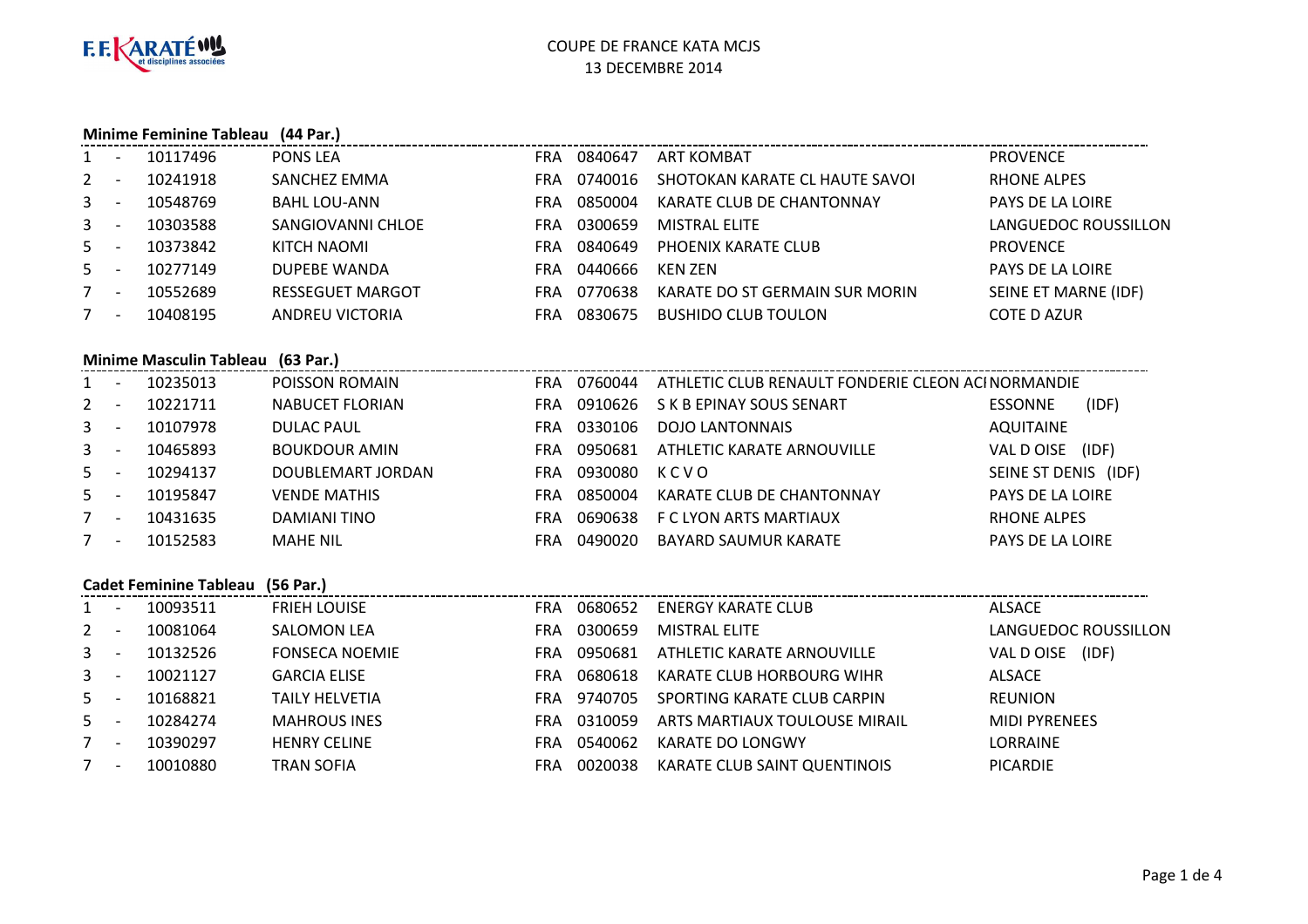

# COUPE DE FRANCE KATA MCJS13 DECEMBRE 2014

#### **Cadet Masculin Tableau (39 Par.)**

| Cauct Masculiii Tableau (33 Fail) |          |                         |            |         |                              |                         |  |  |  |
|-----------------------------------|----------|-------------------------|------------|---------|------------------------------|-------------------------|--|--|--|
| $1 -$                             | 10113621 | <b>MROZEK MICKY</b>     | <b>FRA</b> | 0370001 | MABUSHI VEIGNE CLUB KARATE   | TBO                     |  |  |  |
| $2 -$                             | 10112979 | CAFFARELLI MAXIME       | FRA        | 0300659 | <b>MISTRAL ELITE</b>         | LANGUEDOC ROUSSILLON    |  |  |  |
| $3 - 5$                           | 10247339 | NGOAN FRANCK            | FRA        | 0910626 | S K B EPINAY SOUS SENART     | (IDF)<br><b>ESSONNE</b> |  |  |  |
| $3 - 5$                           | 10108192 | <b>PREUX VINCENT</b>    | FRA        | 0910626 | S K B EPINAY SOUS SENART     | (IDF)<br><b>ESSONNE</b> |  |  |  |
| $5 -$                             | 10015738 | <b>BAUDE TRISTAN</b>    | FRA        | 0340091 | SHOTOKAN KARATE CLUB         | LANGUEDOC ROUSSILLON    |  |  |  |
| $5 -$                             | 10213278 | <b>MINICONI GABRIEL</b> | FRA        | 0200014 | ATHLETIC CLUB AJACCIEN       | <b>CORSE</b>            |  |  |  |
| $7 -$                             | 10105445 | <b>COLAS THIBAULT</b>   | FRA        | 0540018 | <b>COS VILLERS KARATE</b>    | LORRAINE                |  |  |  |
| $7 -$                             | 10116593 | CALOGINE MATTHIEU       | FRA        | 0770059 | KARATE CLUB BOISSY LE CHATEL | SEINE ET MARNE (IDF)    |  |  |  |
|                                   |          |                         |            |         |                              |                         |  |  |  |

## **Junior Feminine Tableau (31 Par.)**

| $\mathbf{1}$ | 09459058 | FERACCI LAETITIA       | <b>FRA</b> | 0200014 | ATHLETIC CLUB AJACCIEN          | <b>CORSE</b>       |
|--------------|----------|------------------------|------------|---------|---------------------------------|--------------------|
| 2            | 09573780 | <b>BUI LILA</b>        | <b>FRA</b> | 0740640 | ANNECY DOJO KARATE              | <b>RHONE ALPES</b> |
| $\mathbf{3}$ | 10056512 | <b>BRESSY LUDIVINE</b> | <b>FRA</b> | 0840647 | ART KOMBAT                      | <b>PROVENCE</b>    |
| $\mathbf{3}$ | 10087917 | <b>BATTAGLIA CHLOE</b> | FRA.       | 9860005 | ASSOCIATION SPORTIVE LE NICKEL  | NOUVELLE CALEDONIE |
| 5            | 09590378 | SPENNATO MANON         | FRA        | 0850005 | <b>FONTENAY KARATE SHOTOKAN</b> | PAYS DE LA LOIRE   |
| 5            | 10146449 | DAVID ROMANE           | <b>FRA</b> | 0840649 | PHOENIX KARATE CLUB             | <b>PROVENCE</b>    |
|              | 10352136 | <b>BORG AURELIE</b>    | FRA        | 0840649 | PHOENIX KARATE CLUB             | <b>PROVENCE</b>    |
|              | 09602761 | <b>PEPIN ELISA</b>     | FRA        | 0850005 | FONTENAY KARATE SHOTOKAN        | PAYS DE LA LOIRE   |

### **Junior Masculin Tableau (40 Par.)**

|             | <b>JUILUI IVIASCUIIII TADICAU (40 FAI.)</b> |          |                        |     |         |                                   |                         |  |  |  |
|-------------|---------------------------------------------|----------|------------------------|-----|---------|-----------------------------------|-------------------------|--|--|--|
| 1           |                                             | 10050732 | <b>MORASSI SOREY</b>   | FRA | 0370001 | <b>MABUSHI VEIGNE CLUB KARATE</b> | TBO                     |  |  |  |
| $2^{\circ}$ |                                             | 09594581 | <b>TRANIER LOICK</b>   | FRA | 0910626 | S K B EPINAY SOUS SENART          | (IDF)<br><b>ESSONNE</b> |  |  |  |
| $3 -$       |                                             | 09598031 | RAKOTOSON MAEL         | FRA | 0370001 | MABUSHI VEIGNE CLUB KARATE        | TBO                     |  |  |  |
| $3 -$       |                                             | 10049307 | PONS THEO              | FRA | 0840647 | <b>ART KOMBAT</b>                 | <b>PROVENCE</b>         |  |  |  |
| $5 -$       |                                             | 10114112 | VICTORINE ULDRIC       | FRA | 9740705 | SPORTING KARATE CLUB CARPIN       | <b>REUNION</b>          |  |  |  |
| $5 -$       |                                             | 09597676 | <b>AGLAOR CORENTIN</b> | FRA | 0850005 | <b>FONTENAY KARATE SHOTOKAN</b>   | PAYS DE LA LOIRE        |  |  |  |
| 7           |                                             | 10408824 | LEITE DYLAN            | FRA | 0540062 | KARATE DO LONGWY                  | LORRAINE                |  |  |  |
| 7           |                                             | 10082158 | CHRISTAL ARTHUR        | FRA | 0310059 | ARTS MARTIAUX TOULOUSE MIRAIL     | <b>MIDI PYRENEES</b>    |  |  |  |
|             |                                             |          |                        |     |         |                                   |                         |  |  |  |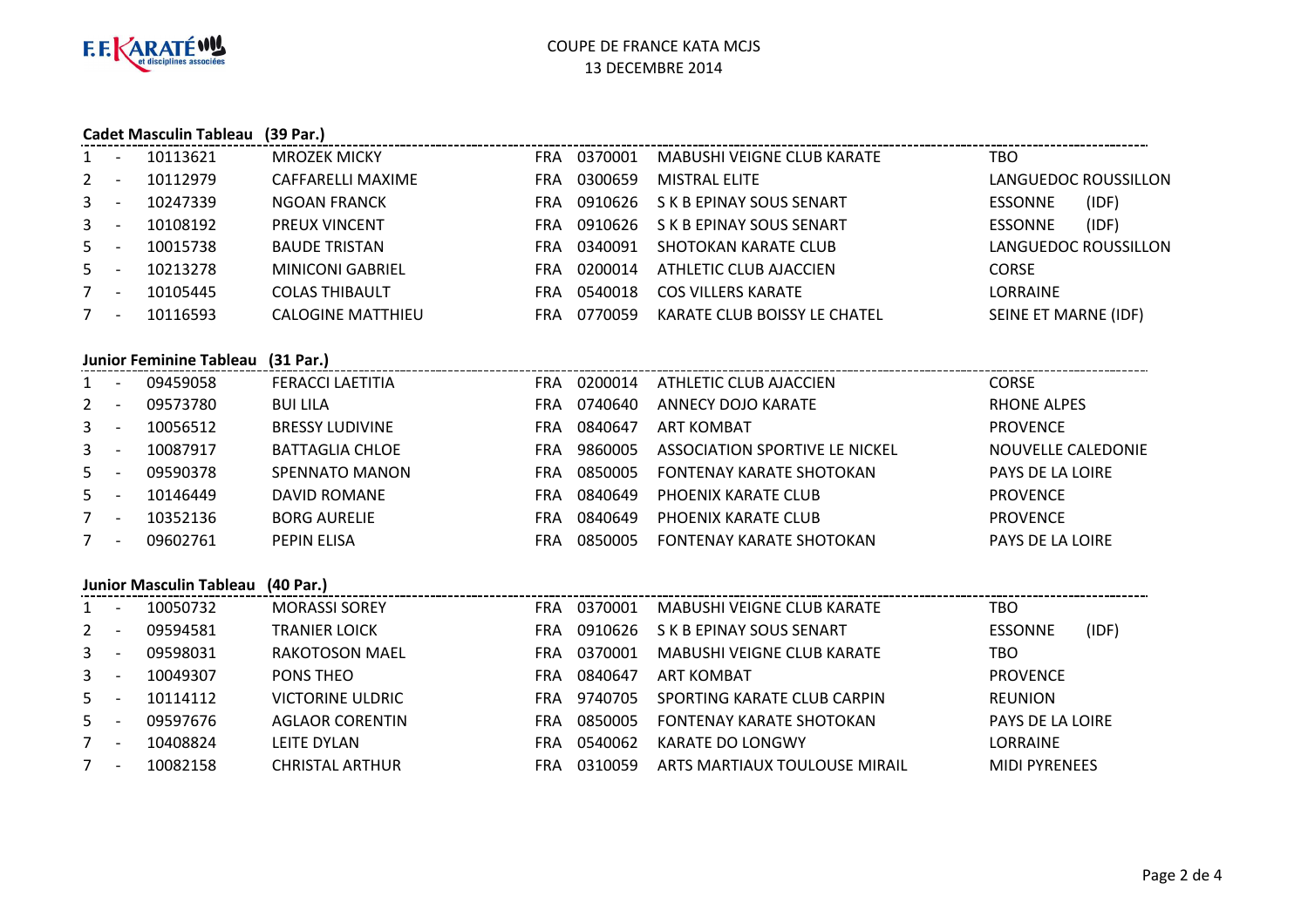

# COUPE DE FRANCE KATA MCJS13 DECEMBRE 2014

|                |                                                     | Senior Feminine Tableau (37 Par.)      |                                                  |    |            |             |                                    |                                 |
|----------------|-----------------------------------------------------|----------------------------------------|--------------------------------------------------|----|------------|-------------|------------------------------------|---------------------------------|
| 1              |                                                     | 01350811                               | <b>FERACCI ALEXANDRA</b>                         |    |            |             | FRA 0200014 ATHLETIC CLUB AJACCIEN | <b>CORSE</b>                    |
| $\overline{2}$ | $\overline{\phantom{a}}$                            | 09260635                               | <b>BUI MARIE</b>                                 |    |            | FRA 0740640 | <b>ANNECY DOJO KARATE</b>          | <b>RHONE ALPES</b>              |
| 3              | $\overline{a}$                                      | 09323016                               | <b>HUGUES JESSICA</b>                            |    |            | FRA 0950681 | ATHLETIC KARATE ARNOUVILLE         | VAL DOISE (IDF)                 |
| 3              | $\overline{a}$                                      | 01507140                               | <b>SCORDO SANDY</b>                              |    |            | FRA 0840647 | <b>ART KOMBAT</b>                  | <b>PROVENCE</b>                 |
| 5              | $\overline{a}$                                      | 09472951                               | LE BORGNE MARINE                                 |    |            | FRA 0750022 | <b>SPORTING INTERN K C</b>         | <b>PARIS</b><br>(IDF)           |
| 5 <sup>1</sup> | $\sim$ $-$                                          | 09433964                               | <b>JOUJOU EMELINE</b>                            |    |            | FRA 0920079 | C S M PUTEAUX                      | HAUTS DE SEINE (IDF)            |
|                | $7 -$                                               | 10061159                               | <b>GANDIT CLAIRE</b>                             |    |            | FRA 0740640 | <b>ANNECY DOJO KARATE</b>          | <b>RHONE ALPES</b>              |
| $7 -$          |                                                     | 10266334                               | <b>BOUBEKEUR LISA</b>                            |    |            | FRA 0750022 | <b>SPORTING INTERN K C</b>         | <b>PARIS</b><br>(IDF)           |
|                |                                                     | Senior Masculin Tableau (55 Par.)      |                                                  |    |            |             |                                    |                                 |
| $\mathbf{1}$   | $\overline{a}$                                      | 09298106                               | <b>GEOFFRAY WILLIAM</b>                          |    |            | FRA 0420640 | <b>KYUDOKAN PILAT</b>              | <b>RHONE ALPES</b>              |
| $\mathbf{2}$   | $\sim$                                              | 09262313                               | <b>MONTARELLO ENZO</b>                           |    |            | FRA 0130243 | KARATE CLUB LE RONIN               | <b>PROVENCE</b>                 |
| 3              | $\overline{a}$                                      | 09309667                               | <b>JEANNOT LUCAS</b>                             |    |            | FRA 0930080 | KCVO                               | SEINE ST DENIS (IDF)            |
| 3              | $\overline{a}$                                      | 09022610                               | <b>NAVARRO TEDDY</b>                             |    |            | FRA 0840647 | <b>ART KOMBAT</b>                  | <b>PROVENCE</b>                 |
| 5              | $\sim$                                              | 09254726                               | <b>ZEMOURI AHMED</b>                             |    |            | FRA 0930080 | KCVO                               | SEINE ST DENIS (IDF)            |
| 5              | $\sim$                                              | 10111362                               | <b>MARTORANA REMI</b>                            |    |            | FRA 0740640 | <b>ANNECY DOJO KARATE</b>          | <b>RHONE ALPES</b>              |
| $7^{\circ}$    | $\sim$                                              | 01397666                               | <b>CASINHAS CYRIL</b>                            |    |            | FRA 0680618 | KARATE CLUB HORBOURG WIHR          | <b>ALSACE</b>                   |
|                | $7 -$                                               | 10031452                               | <b>JULIEN RENAUD</b>                             |    |            | FRA 0130243 | KARATE CLUB LE RONIN               | <b>PROVENCE</b>                 |
|                |                                                     |                                        | Cadets-Juniors Feminine Equipe Tableau (14 Par.) |    |            |             |                                    |                                 |
| $\mathbf{1}$   | $\sim$                                              |                                        | 0850005 FONTENAY KARATE SHOTOKAN                 | 0D |            | FRA 0850005 | <b>FONTENAY KARATE SHOTOKAN</b>    | PAYS DE LA LOIRE                |
| $\overline{2}$ | $\sim$                                              | 9710017 SANGOSHO                       |                                                  | 0D |            | FRA 9710017 | SANGOSHO                           | <b>GUADELOUPE</b>               |
| $\mathbf{3}$   | $\sim$                                              | 0130243 KARATE CLUB LE RONIN           |                                                  |    |            | FRA 0130243 | KARATE CLUB LE RONIN               | <b>PROVENCE</b>                 |
| 3              | $\sim$                                              | 0740016 SHOTOKAN KARATE CL HAUTE SAVOL |                                                  |    |            | FRA 0740016 | SHOTOKAN KARATE CL HAUTE SAVOL     | <b>RHONE ALPES</b>              |
| 5              | 0680618 KARATE CLUB HORBOURG WIHR<br>$\overline{a}$ |                                        |                                                  | 0D | <b>FRA</b> | 0680618     | KARATE CLUB HORBOURG WIHR          | <b>ALSACE</b>                   |
| 5 <sup>1</sup> | $\overline{a}$                                      | 0440666 KEN ZEN                        |                                                  | 0D |            | FRA 0440666 | <b>KEN ZEN</b>                     | PAYS DE LA LOIRE                |
|                | $7 -$                                               |                                        | 998 7703 ES NANTEUIL ST GERMAIN                  | 0D |            | FRA 998     | 7703 ES NANTEUIL ST GERMAIN        | 998 7703 ES NANTEUIL ST GERMAIN |